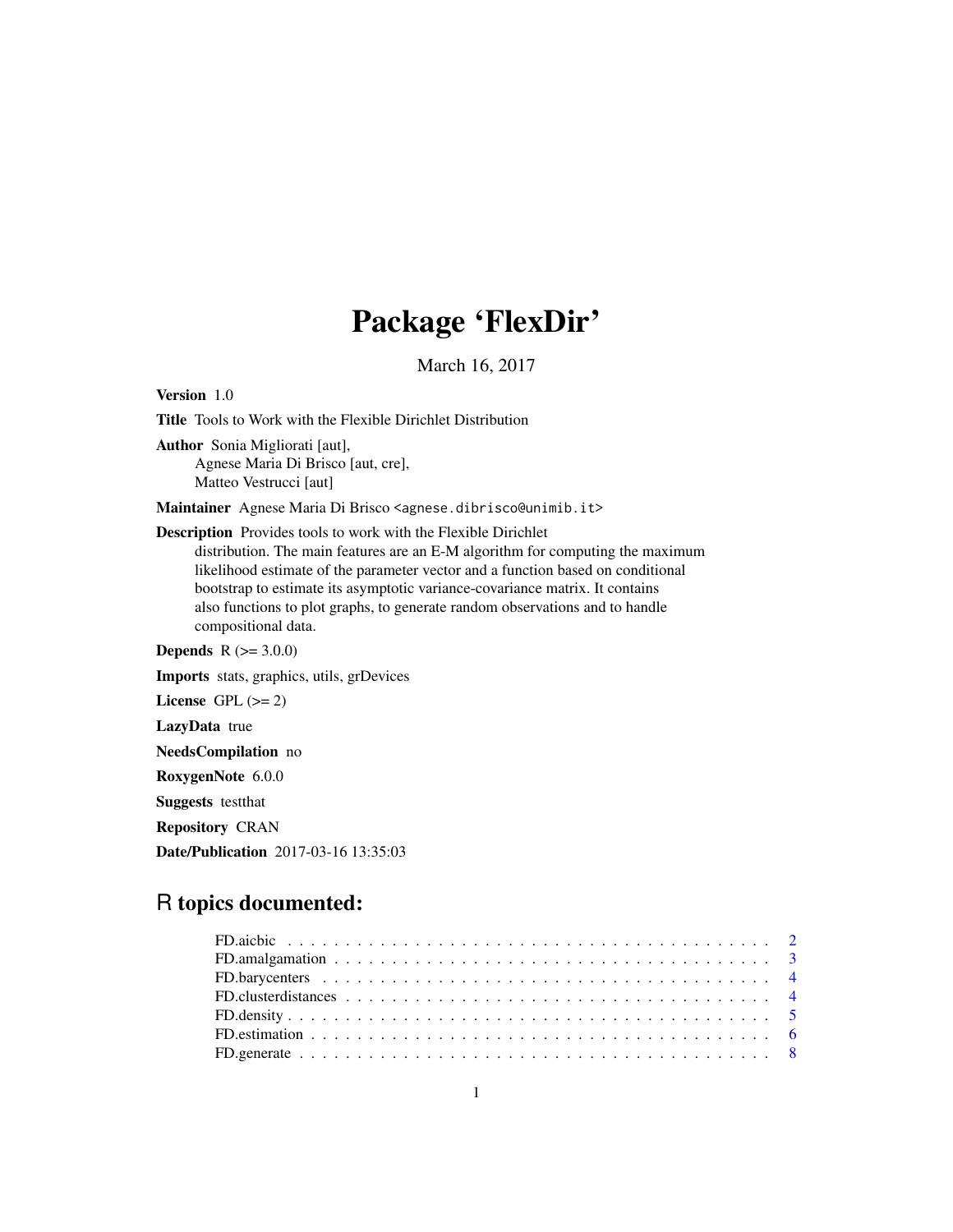#### <span id="page-1-0"></span>2 **Properties and the Contract of the Contract of the Contract of the Contract of the Contract of the Contract of the Contract of the Contract of the Contract of the Contract of the Contract of the Contract of the Contract**

| Index | 21 |
|-------|----|

<span id="page-1-1"></span>FD.aicbic *Information Criterions of a Flexible Dirichlet Model*

# Description

Akaike Information Criterion (AIC) and Bayesian Information Criterion (BIC) of a fitted Flexible Dirichlet model. An Information Criterion for one fitted model object for which a log-likelihood value can be obtained is defined as  $-2 * log - likelihood + k * npar$ , where npar represents the number of parameters in the fitted model, and  $k = 2$  for AIC, or  $k = log(n)$  for BIC (*n* being the number of observations).

#### Usage

FD.aicbic(x)

#### Arguments

x an object of class FDfitted, usually the result of [FD.estimation](#page-5-1).

#### See Also

[FD.estimation](#page-5-1), [FD.stddev](#page-12-1), [FD.barycenters](#page-3-1)

```
data <- FD.generate(n=20,a=c(12,7,15),p=c(0.3,0.4,0.3),t=8)
data
results <- FD.estimation(data, normalize=TRUE,iter.initial.SEM = 5,iter.final.EM = 10)
results
FD.aicbic(results)
```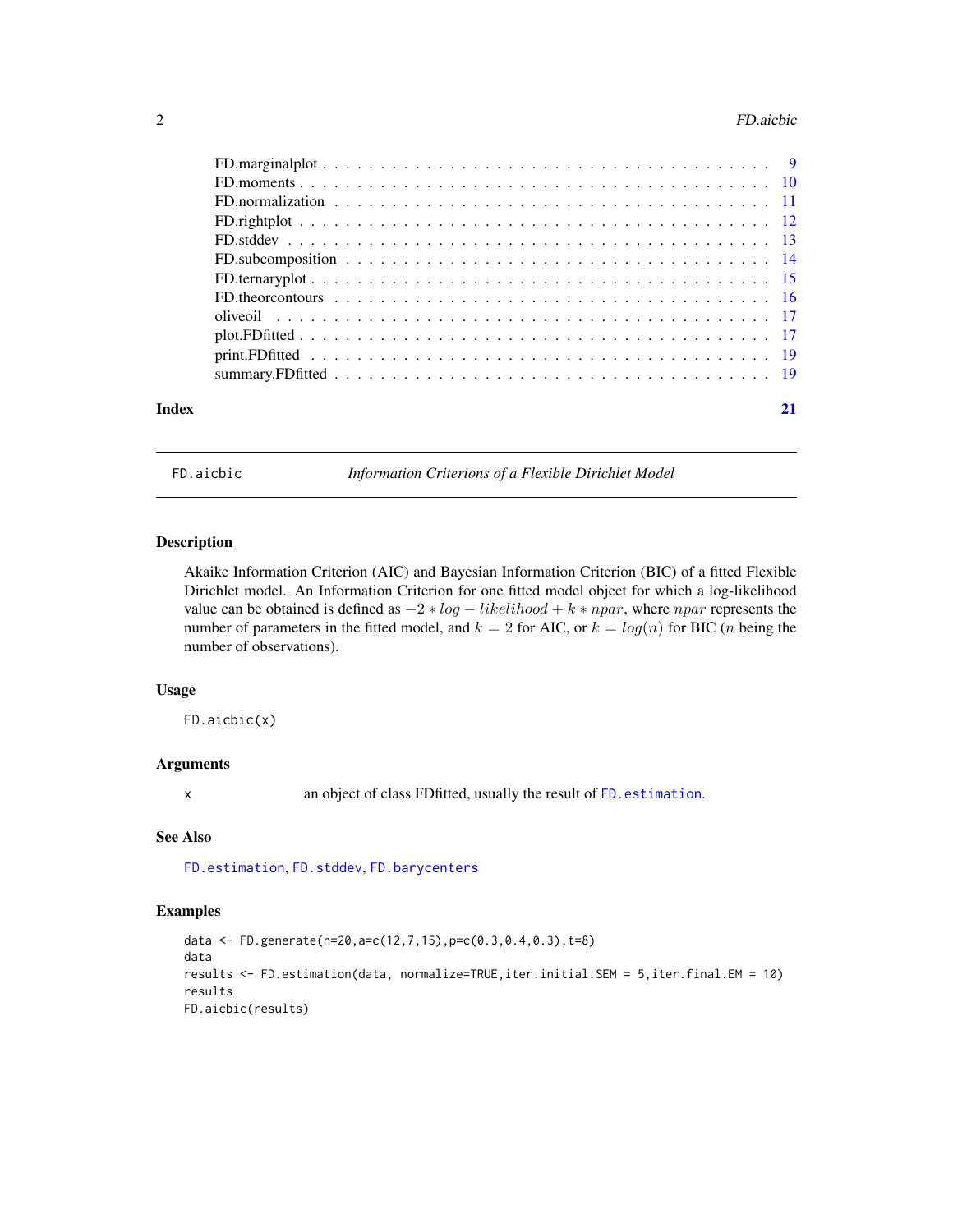<span id="page-2-1"></span><span id="page-2-0"></span>Given a matrix or a numeric dataframe, this function returns a composition where a set of specified columns is amalgamated together. The compositional operation of amalgamation provides sums of composition elements aimed at grouping homogeneous parts of the whole.

#### Usage

```
FD.amalgamation(data, columns, name = NULL)
```
# Arguments

| data    | a matrix or a data frame containing only variables to be transformed into compo-<br>sitional variables, after amalgamation. |
|---------|-----------------------------------------------------------------------------------------------------------------------------|
| columns | numeric vector containing the position of the columns to be amalgamated to-<br>gether.                                      |
| name    | string containing the name of the new column resulted from the amalgamation.                                                |

# Details

Values must be positive. In case one row-entry (or more) is NA, the whole row will be returned as NA.

# See Also

[FD.generate](#page-7-1), [FD.subcomposition](#page-13-1), [FD.normalization](#page-10-1)

```
data(oliveoil)
dataoil <- oliveoil
head(dataoil)
data <- FD.normalization(dataoil[,3:10])
head(data)
data.sub <- FD.subcomposition(data,c(1,3,4,5))
head(data.sub)
data.amalg <- FD.amalgamation(data,c(2,6,7,8),name='others')
head(data.amalg)
```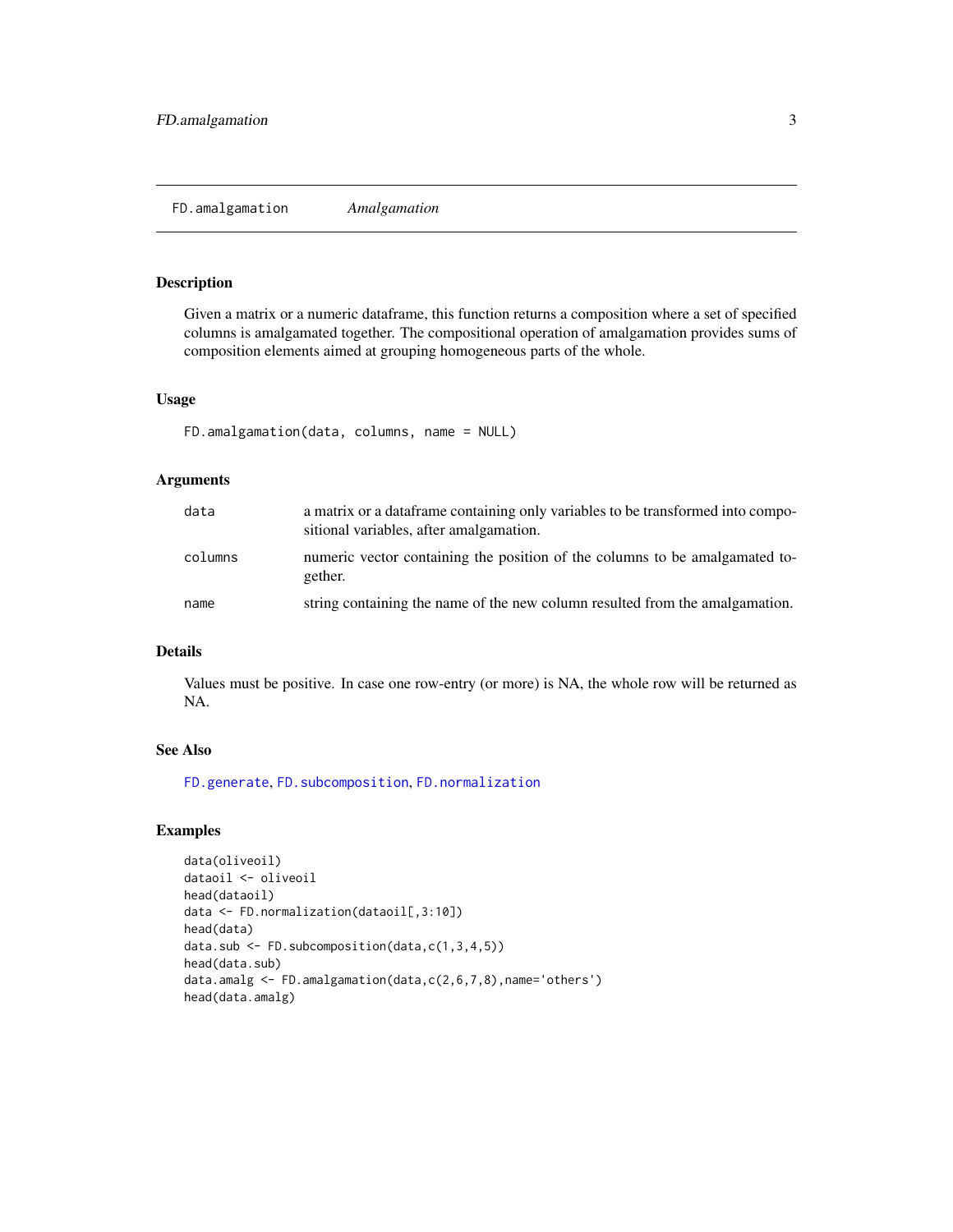<span id="page-3-1"></span><span id="page-3-0"></span>

Cluster barycenters of a fitted Flexible Dirichlet distribution.

#### Usage

FD.barycenters(x)

#### **Arguments**

x an object of class FDfitted, usually the result of [FD.estimation](#page-5-1).

# References

Ongaro, A. and Migliorati, S. (2013) A generalization of the Dirichlet distribution. Journal of Multivariate Analysis, 114, 412–426.

Migliorati, S., Ongaro, A. and Monti, G. S. (2016) A structured Dirichlet mixture model for compositional data: inferential and applicative issues. Statistics and Computing, doi:10.1007/s11222- 016-9665-y.

#### See Also

[FD.estimation](#page-5-1), [FD.clusterdistances](#page-3-2), [FD.moments](#page-9-1)

### Examples

```
data <- FD.generate(n=20,a=c(12,7,15),p=c(0.3,0.4,0.3),t=8)
data
results <- FD.estimation(data, normalize=TRUE,iter.initial.SEM = 5,iter.final.EM = 10)
results
FD.barycenters(results)
```
<span id="page-3-2"></span>FD.clusterdistances *Flexible Dirichlet Cluster Distances*

#### Description

Returns a measure of symmetrized Kullback-Leibler distance between mixture component densities of a fitted Flexible Dirichlet distribution.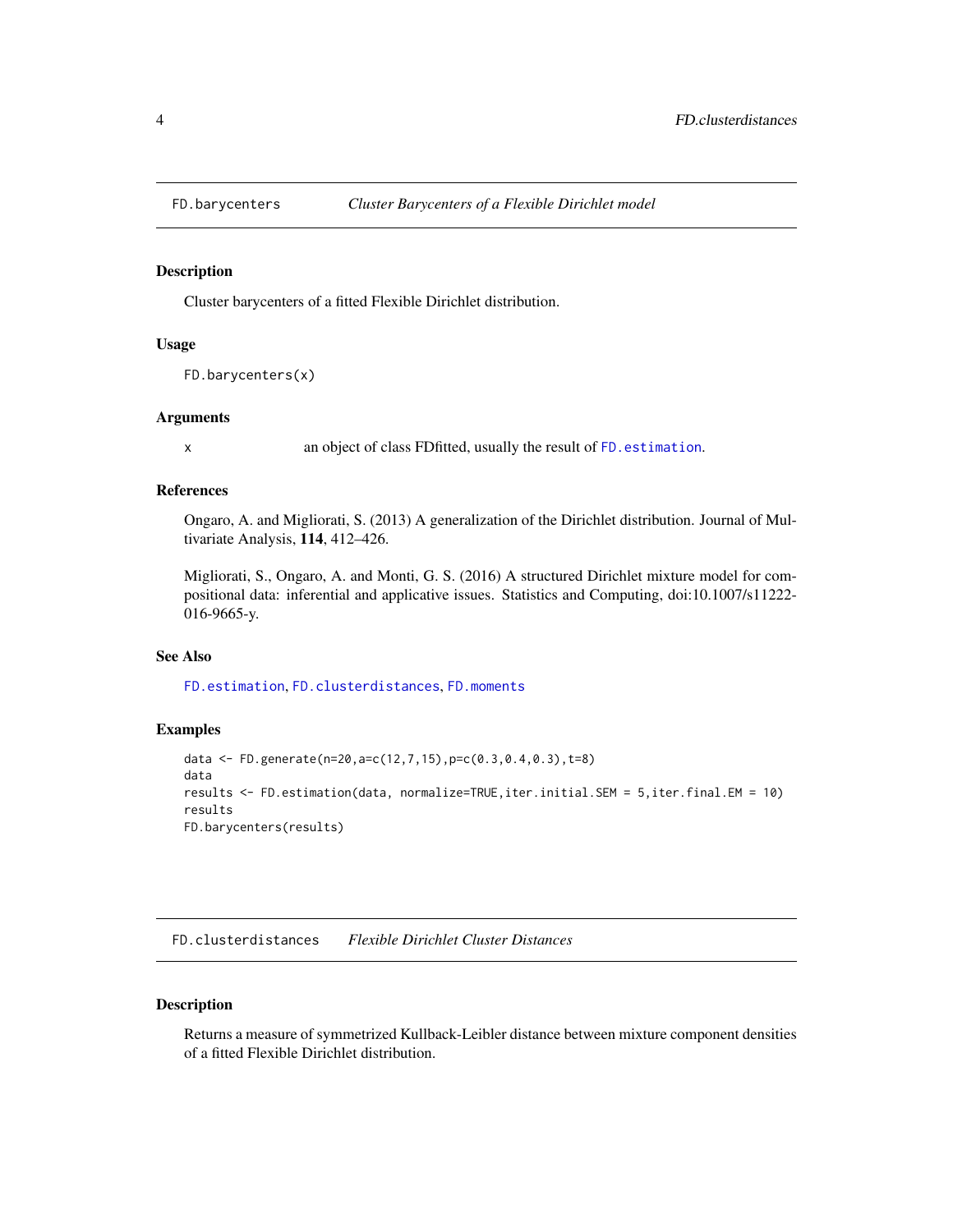# <span id="page-4-0"></span>FD.density 5

#### Usage

FD.clusterdistances(x)

#### Arguments

x an object of class FDfitted, usually the result of [FD.estimation](#page-5-1).

# References

Ongaro, A. and Migliorati, S. (2013) A generalization of the Dirichlet distribution. Journal of Multivariate Analysis, 114, 412–426.

Migliorati, S., Ongaro, A. and Monti, G. S. (2016) A structured Dirichlet mixture model for compositional data: inferential and applicative issues. Statistics and Computing, doi:10.1007/s11222- 016-9665-y.

#### See Also

[FD.estimation](#page-5-1), [FD.barycenters](#page-3-1), [FD.moments](#page-9-1)

# Examples

```
data <- FD.generate(n=20,a=c(12,7,15),p=c(0.3,0.4,0.3),t=8)
data
results <- FD.estimation(data, normalize=TRUE,iter.initial.SEM = 5,iter.final.EM = 10)
results
FD.clusterdistances(results)
```
<span id="page-4-1"></span>FD.density *The Flexible Dirichlet Density Function*

# Description

Density function on the simplex for the Flexible Dirichlet distribution with parameters a, p and t.

#### Usage

FD.density(x, a, p, t)

#### Arguments

| x | vector of a point on the simplex. It must sum to one.      |
|---|------------------------------------------------------------|
| a | vector of the non-negative alpha parameters.               |
| р | vector of the clusters' probabilities. It must sum to one. |
| t | non-negative scalar tau parameter.                         |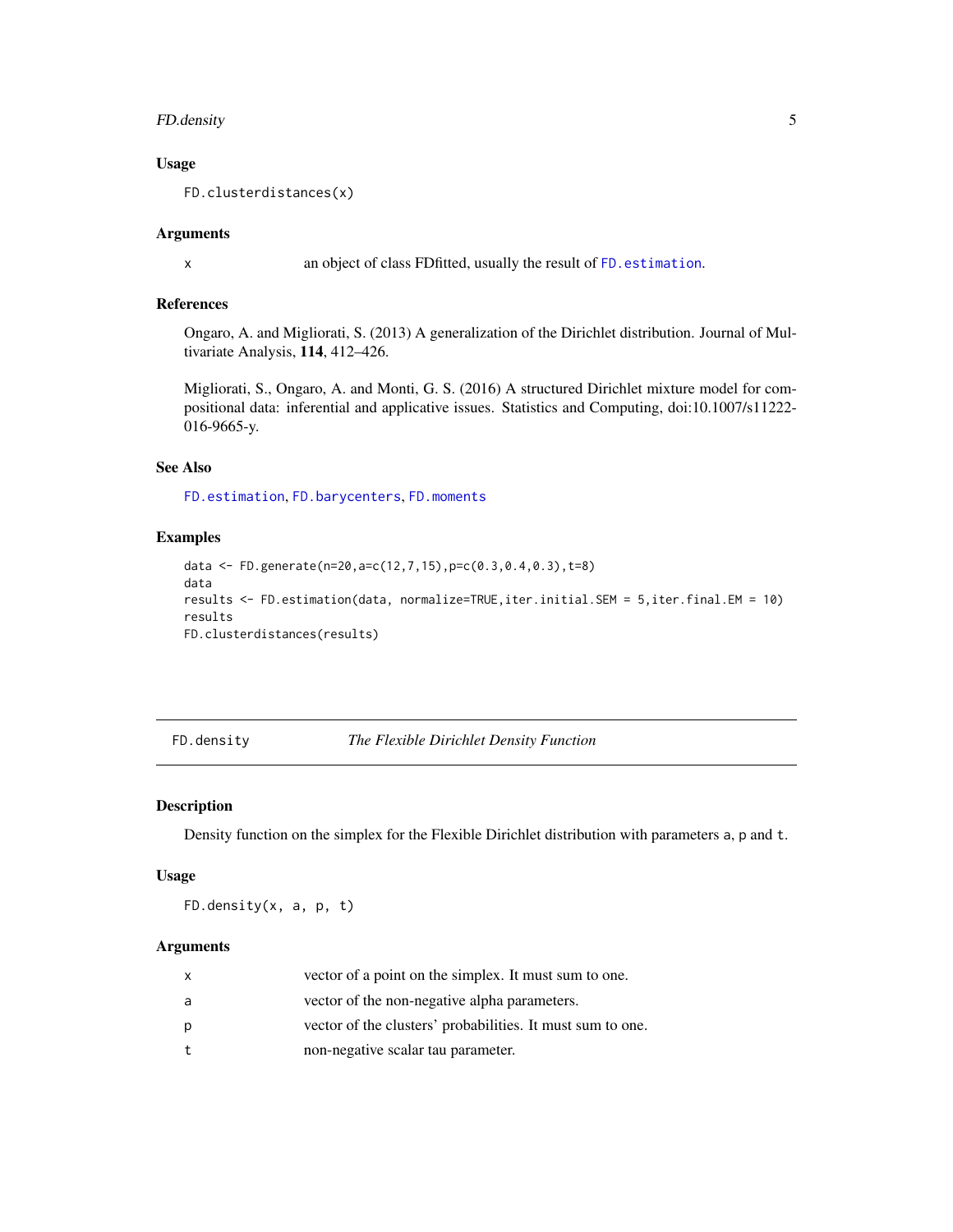# <span id="page-5-0"></span>Details

Vectors x, a and p must be of the same length.

#### References

Ongaro, A. and Migliorati, S. (2013) A generalization of the Dirichlet distribution. Journal of Multivariate Analysis, 114, 412–426.

Migliorati, S., Ongaro, A. and Monti, G. S. (2016) A structured Dirichlet mixture model for compositional data: inferential and applicative issues. Statistics and Computing, doi:10.1007/s11222- 016-9665-y.

# See Also

[FD.theorcontours](#page-15-1), [FD.generate](#page-7-1)

#### Examples

 $x \leq -c(0.1, 0.25, 0.65)$ alpha  $\leq -c(12, 7, 15)$ prob <- c(0.3,0.4,0.3) tau  $<-8$ FD.density(x,alpha,prob,tau)

<span id="page-5-1"></span>FD.estimation *Flexible Dirichlet Estimation*

# Description

Estimates the vector of parameters of a Flexible Dirichlet distribution through an EM-based maximum likelihood approach.

#### Usage

```
FD.estimation(data, normalize = F, iter.initial.SEM = 50,
  iter.final.EM = 100, verbose = T)
```
# Arguments

| data             | a matrix or a data frame containing only the variables in the model. Rows must<br>sum to one, or normalize must be set TRUE.     |  |
|------------------|----------------------------------------------------------------------------------------------------------------------------------|--|
| normalize        | if TRUE, each row of data will be divided by its own total to become a point of<br>the simplex. Values in data must be positive. |  |
| iter.initial.SEM |                                                                                                                                  |  |
|                  | number of iterations for the initial SEM step. Default to 50.                                                                    |  |
| iter.final.EM    | number of iterations for the final EM step. Default to 100.                                                                      |  |
| verbose          | if TRUE, the progression of the elaboration and the results will be printed on                                                   |  |
|                  | screen.                                                                                                                          |  |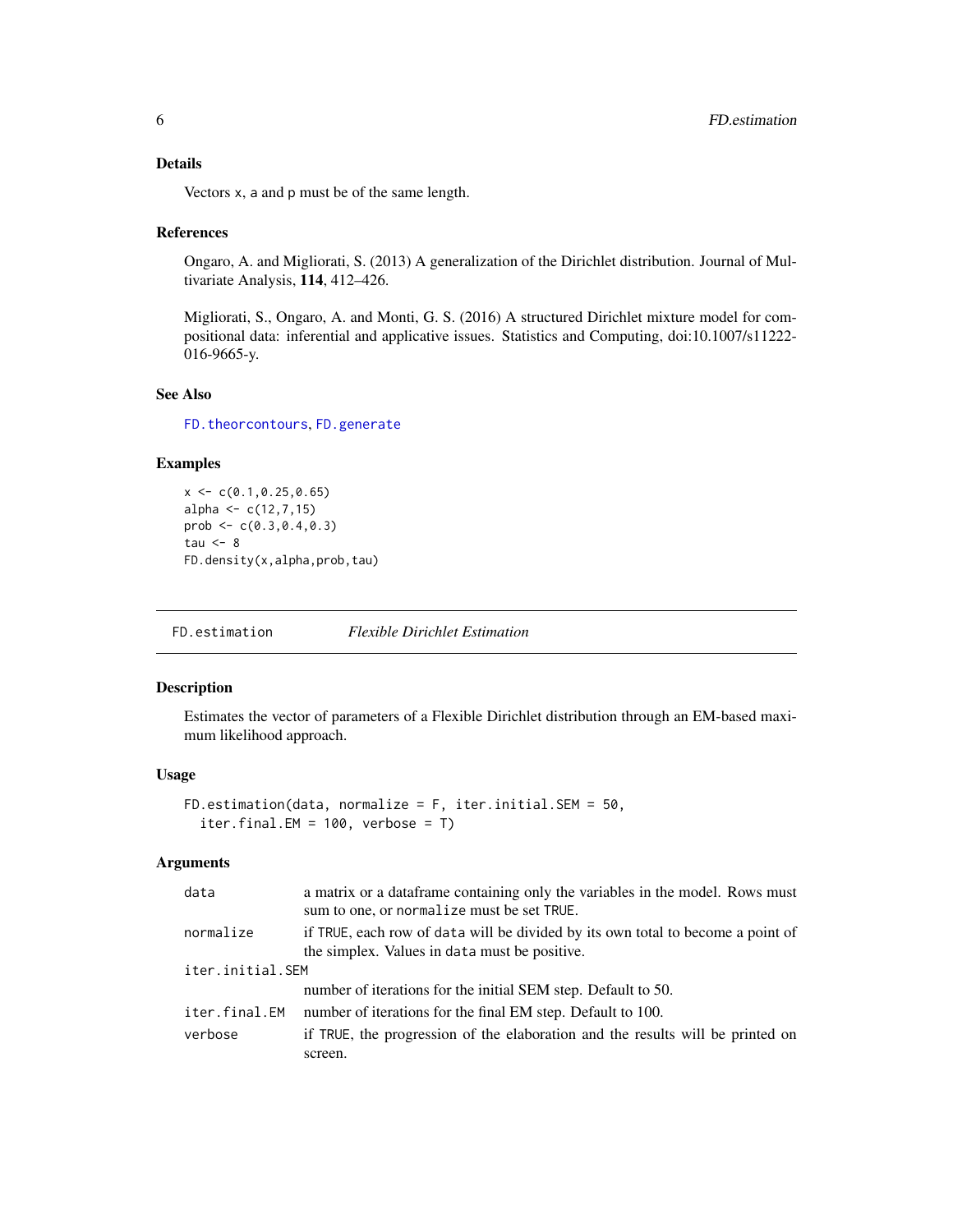# <span id="page-6-0"></span>FD.estimation 7

# Details

The procedure is made up of four stages:

- 1. Clustering: The algorithm applies many different clustering rules to the dataset, in order to exploit the specific cluster patterns that the parameter structure of the model involves.
- 2. Labelling: Once the initial partitions are obtained, group labeling needs to be established because any clustering algorithm assigns the group labels randomly, but the FD cluster structure entails a precise labelling scheme.
- 3. Initial SEM: A Stochastic E-M algorithm is applied at every initial partition and every possible label permutation identified.
- 4. Final E-M: The previous step must be seen as a multiple initialization strategy. At this point only the best one is selected and a final E-M algorithm is used to find the point that maximizes the likelihood of the parameter vector.

#### Value

an object of class FDfitted. It's a list composed by:

alpha Estimated values of the parameter vector Alpha

p Estimated values of the parameter vector P

tau Estimated value of the parameter Tau

logL LogLikelihood

data Normalized dataset

#### References

Ongaro, A. and Migliorati, S. (2013) A generalization of the Dirichlet distribution. Journal of Multivariate Analysis, 114, 412–426.

Migliorati, S., Ongaro, A. and Monti, G. S. (2016) A structured Dirichlet mixture model for compositional data: inferential and applicative issues. Statistics and Computing, doi:10.1007/s11222- 016-9665-y.

#### See Also

[FD.generate](#page-7-1), [FD.stddev](#page-12-1), [FD.aicbic](#page-1-1), [FD.barycenters](#page-3-1), [FD.ternaryplot](#page-14-1), [FD.rightplot](#page-11-1), [FD.marginalplot](#page-8-1)

```
data <- FD.generate(n=20,a=c(12,7,15),p=c(0.3,0.4,0.3),t=8)
data
results <- FD.estimation(data, normalize=TRUE,iter.initial.SEM = 5,iter.final.EM = 10)
results
summary(results)
```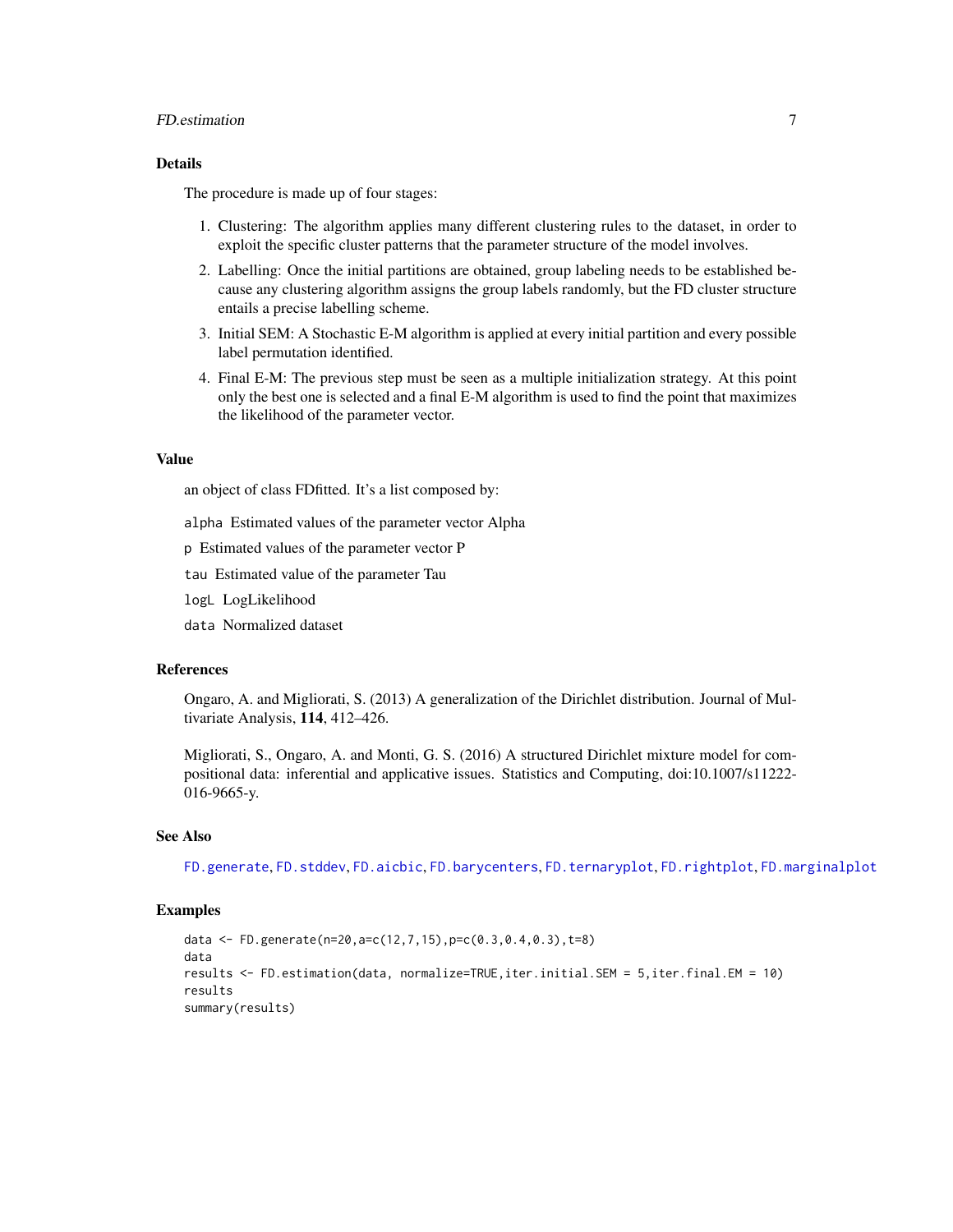<span id="page-7-1"></span><span id="page-7-0"></span>

Random generation from the Flexible Dirichlet distribution with parameters a, p and t.

# Usage

FD.generate(n, a, p, t)

#### Arguments

| n | number of points on the simplex to be generated.           |
|---|------------------------------------------------------------|
| a | vector of the non-negative alpha parameters.               |
| р | vector of the clusters' probabilities. It must sum to one. |
| t | non-negative scalar tau parameter.                         |

# Details

Vectors a and p must be of the same length. The Flexible Dirichlet distribution derives from the normalization of a basis of positive dependent random variables obtained by starting from a basis of independent equally scaled gamma random variables, and randomly allocating to the i-th element a further independent gamma random variable.

# References

Ongaro, A. and Migliorati, S. (2013) A generalization of the Dirichlet distribution. Journal of Multivariate Analysis, 114, 412–426.

Migliorati, S., Ongaro, A. and Monti, G. S. (2016) A structured Dirichlet mixture model for compositional data: inferential and applicative issues. Statistics and Computing, 1–21.

#### See Also

[FD.estimation](#page-5-1), [FD.density](#page-4-1), [FD.theorcontours](#page-15-1), [FD.subcomposition](#page-13-1), [FD.amalgamation](#page-2-1)

```
n < - 100alpha \leq c(12, 7, 15)prob \leq c(0.3, 0.4, 0.3)tau <-8data <- FD.generate(n,alpha,prob,tau)
data
```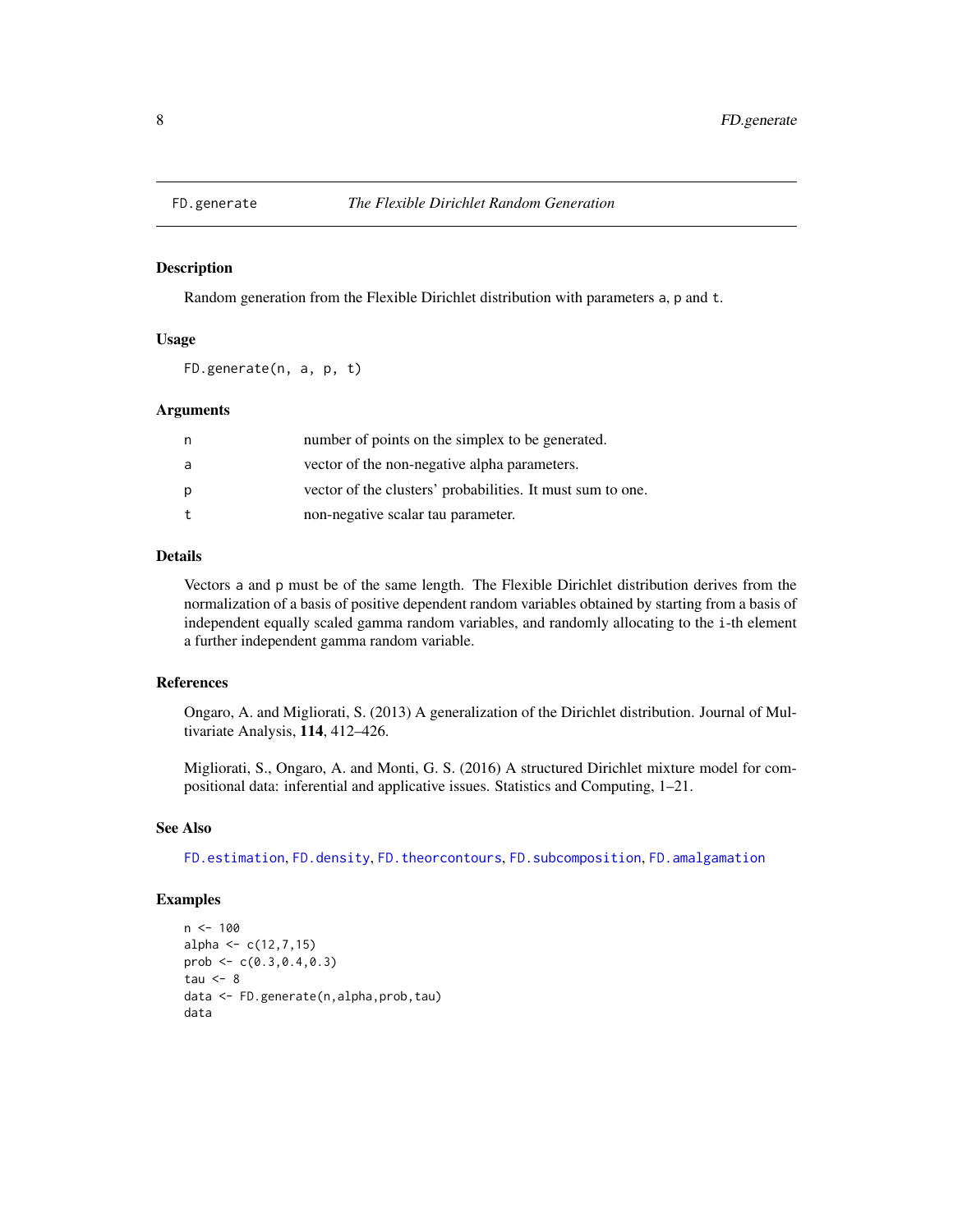<span id="page-8-1"></span><span id="page-8-0"></span>

Histogram of the observed marginal variable and estimated density function of the marginal variable of a fitted Flexible Dirichlet distribution.

#### Usage

```
FD.marginalplot(x, var, zoomed = T, showgrid = T, showdata = T)
```
#### **Arguments**

| $\mathsf{x}$ | an object of class FD fitted, usually the result of FD. estimation.                                                   |
|--------------|-----------------------------------------------------------------------------------------------------------------------|
| var          | position of the variable to be plotted.                                                                               |
| zoomed       | if TRUE, shows only the area where most of the density is concentrated. If FALSE,<br>shows the whole range $[0, 1]$ . |
| showgrid     | if TRUE, shows the axis and the labels. If FALSE, only the graph is printed.                                          |
| showdata     | if TRUE, prints the histogram of the data. If FALSE, shows only the density func-<br>tion.                            |

#### References

Ongaro, A. and Migliorati, S. (2013) A generalization of the Dirichlet distribution. Journal of Multivariate Analysis, 114, 412–426.

Migliorati, S., Ongaro, A. and Monti, G. S. (2016) A structured Dirichlet mixture model for compositional data: inferential and applicative issues. Statistics and Computing, doi:10.1007/s11222- 016-9665-y.

#### See Also

[FD.estimation](#page-5-1), [FD.ternaryplot](#page-14-1), [FD.rightplot](#page-11-1)

```
data <- FD.generate(n=20,a=c(12,7,15),p=c(0.3,0.4,0.3),t=8)
data
results <- FD.estimation(data, normalize=TRUE,iter.initial.SEM = 5,iter.final.EM = 10)
results
FD.marginalplot(results, var=2)
FD.marginalplot(results, var=2, zoomed=FALSE, showgrid=TRUE, showdata=FALSE)
```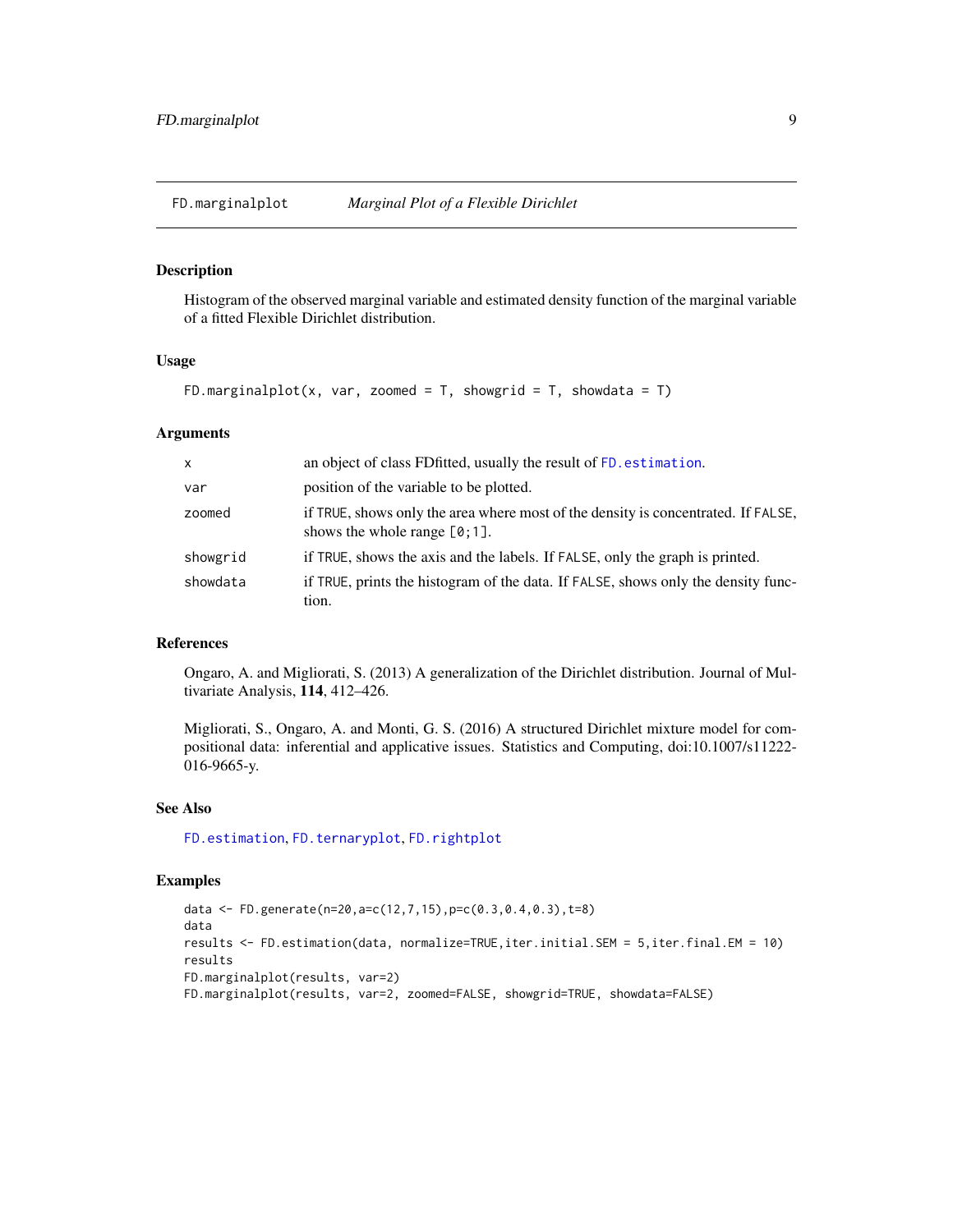<span id="page-9-1"></span><span id="page-9-0"></span>

Moments of a fitted Flexible Dirichlet distribution. The function returns the mean and variance vectors and the covariance and correlation matrices.

# Usage

FD.moments(x)

# Arguments

x an object of class FDfitted, usually the result of [FD.estimation](#page-5-1).

#### References

Ongaro, A. and Migliorati, S. (2013) A generalization of the Dirichlet distribution. Journal of Multivariate Analysis, 114, 412–426.

Migliorati, S., Ongaro, A. and Monti, G. S. (2016) A structured Dirichlet mixture model for compositional data: inferential and applicative issues. Statistics and Computing, doi:10.1007/s11222- 016-9665-y.

# See Also

[FD.estimation](#page-5-1), [FD.barycenters](#page-3-1), [FD.clusterdistances](#page-3-2)

```
data <- FD.generate(n=20,a=c(12,7,15),p=c(0.3,0.4,0.3),t=8)
data
results <- FD.estimation(data, normalize=TRUE,iter.initial.SEM = 5,iter.final.EM = 10)
results
FD.moments(results)
```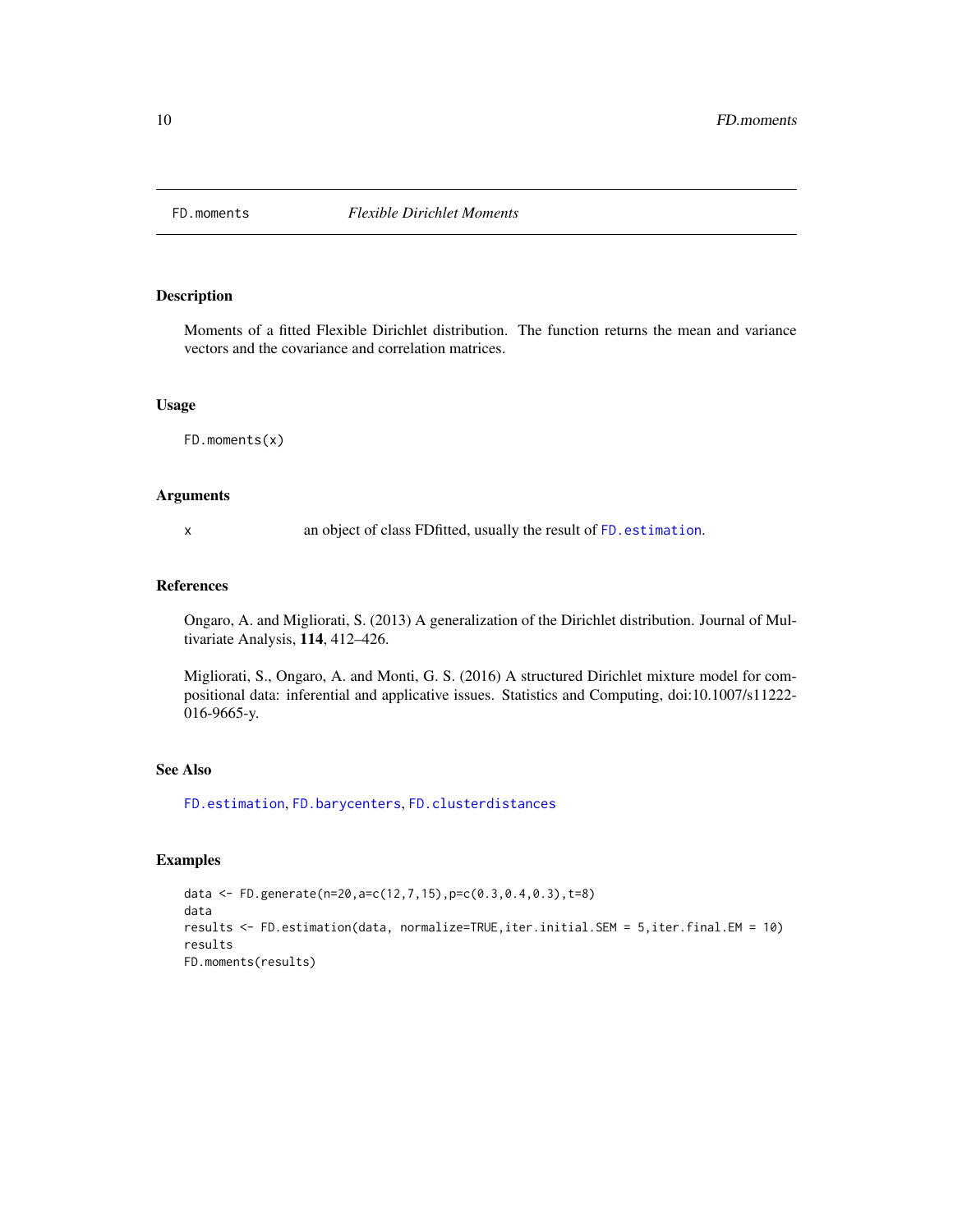<span id="page-10-1"></span><span id="page-10-0"></span>Given a matrix or a numeric dataframe, this function returns a composition (i.e. data summing up to 1).

#### Usage

```
FD.normalization(data)
```
# Arguments

data a matrix or a dataframe containing only variables to be transformed into compositional variables.

# Details

Values must be positive. In case one row-entry (or more) is NA, the whole row will be returned as NA.

# See Also

[FD.generate](#page-7-1), [FD.subcomposition](#page-13-1), [FD.amalgamation](#page-2-1)

```
data(oliveoil)
dataoil <- oliveoil
head(dataoil)
data <- FD.normalization(dataoil[,3:10])
head(data)
data.sub <- FD.subcomposition(data,c(1,3,4,5))
head(data.sub)
data.amalg <- FD.amalgamation(data,c(2,6,7,8),name='others')
head(data.amalg)
```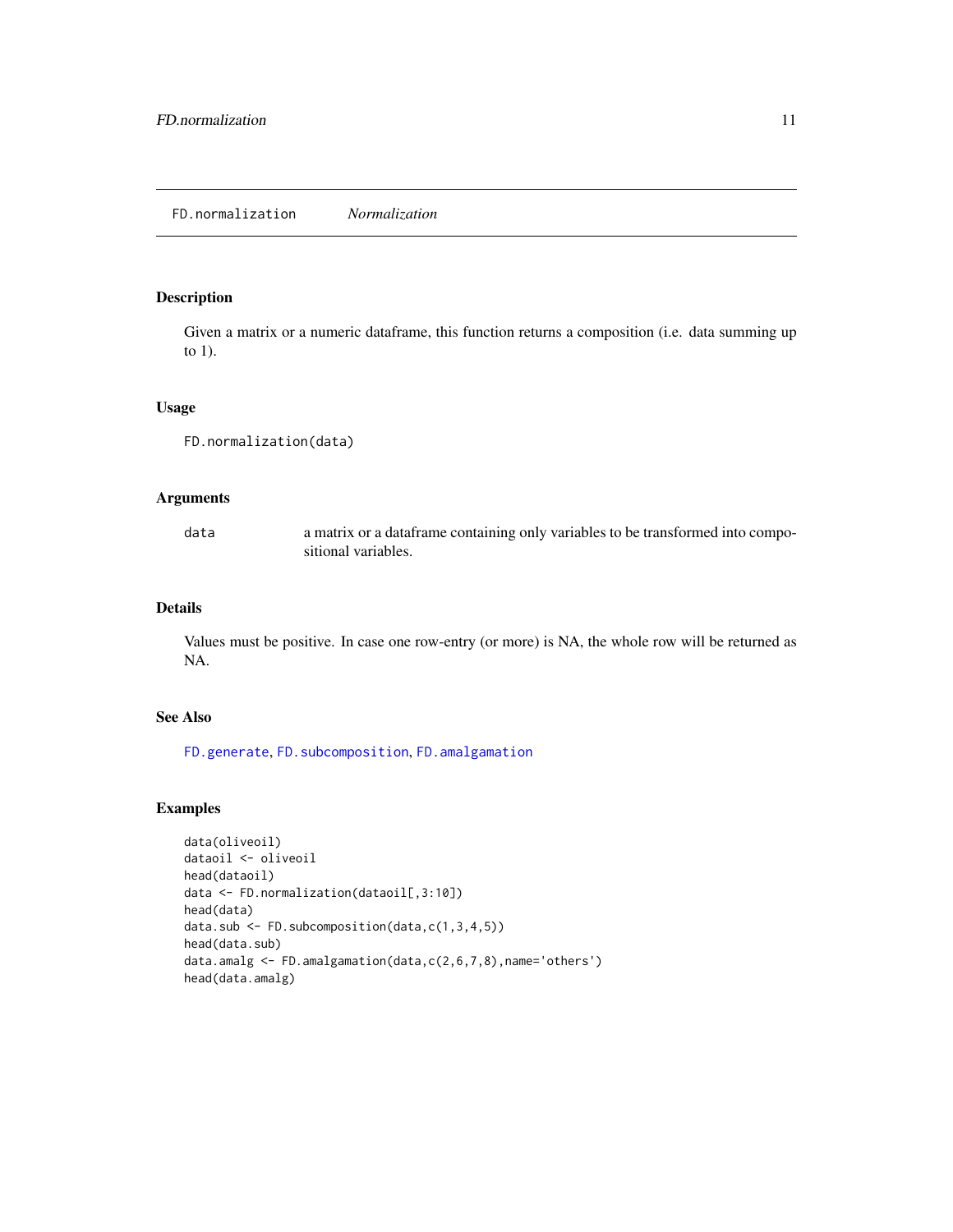<span id="page-11-1"></span><span id="page-11-0"></span>

Right triangle plot and contour lines of the density function of a fitted Flexible Dirichlet distribution.

#### Usage

```
FD.rightplot(x, var = c(1, 2), zoomed = T, showgrid = T, showdata = T,
  nlevels = 10
```
#### Arguments

| $\mathsf{X}$ | an object of class FD fitted, usually the result of FD. estimation.                                                              |
|--------------|----------------------------------------------------------------------------------------------------------------------------------|
| var          | numeric vector containing the two variables to be plotted on the axis.                                                           |
| zoomed       | if TRUE, shows only the area where most of the density is concentrated. If FALSE,<br>shows the whole area of the right triangle. |
| showgrid     | if TRUE, shows the axis and the labels. If FALSE, only the graph is printed.                                                     |
| showdata     | if TRUE, prints the data points. If FALSE, shows only the contour lines.                                                         |
| nlevels      | approximate number of contour lines to be drawn.                                                                                 |

#### Details

The number of variables in the fitted model must be 3 to draw a plot on the right triangle.

#### References

Ongaro, A. and Migliorati, S. (2013) A generalization of the Dirichlet distribution. Journal of Multivariate Analysis, 114, 412–426.

Migliorati, S., Ongaro, A. and Monti, G. S. (2016) A structured Dirichlet mixture model for compositional data: inferential and applicative issues. Statistics and Computing, doi:10.1007/s11222- 016-9665-y.

# See Also

[FD.estimation](#page-5-1), [FD.ternaryplot](#page-14-1), [FD.marginalplot](#page-8-1)

```
data <- FD.generate(n=20,a=c(12,7,15),p=c(0.3,0.4,0.3),t=8)
data
results <- FD.estimation(data, normalize=TRUE,iter.initial.SEM = 5,iter.final.EM = 10)
results
FD.rightplot(results)
FD.rightplot(results, var=c(3,2), zoomed=FALSE, showgrid=TRUE, showdata=FALSE, nlevels=3)
```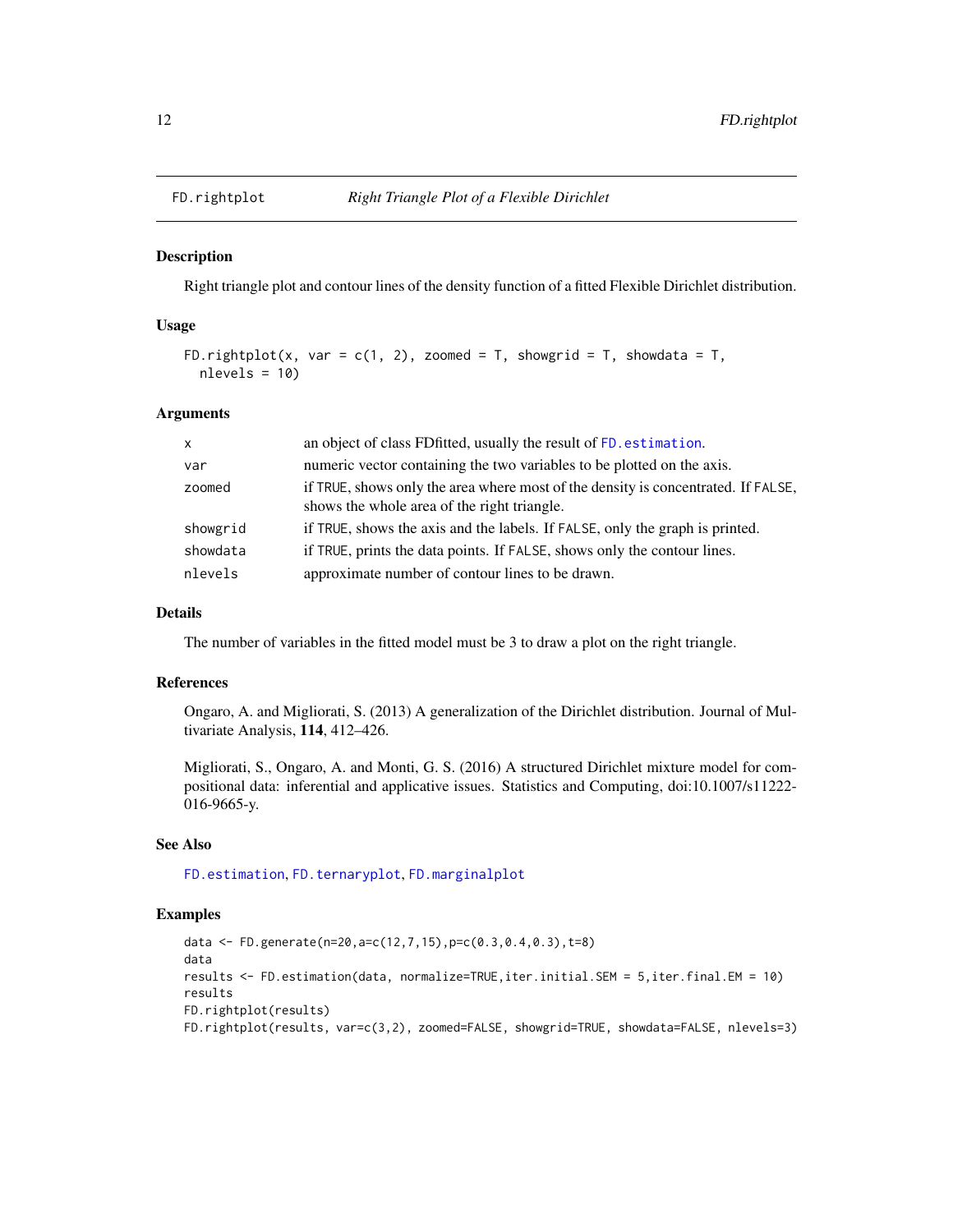<span id="page-12-1"></span><span id="page-12-0"></span>

Conditional Bootstrap evaluation of the standard errors of the maximum likelihood parameter estimates of a Flexible Dirichlet distribution.

# Usage

```
FD.stddev(x, iter.bootstrap = 500)
```
#### Arguments

x an object of class FDfitted, usually the result of [FD.estimation](#page-5-1).

iter.bootstrap number of iterations of the Bootstrap.

#### References

Ongaro, A. and Migliorati, S. (2013) A generalization of the Dirichlet distribution. Journal of Multivariate Analysis, 114, 412–426.

Migliorati, S., Ongaro, A. and Monti, G. S. (2016) A structured Dirichlet mixture model for compositional data: inferential and applicative issues. Statistics and Computing, doi:10.1007/s11222- 016-9665-y.

# See Also

[FD.estimation](#page-5-1), [FD.aicbic](#page-1-1), [FD.barycenters](#page-3-1)

```
data <- FD.generate(n=20,a=c(12,7,15),p=c(0.3,0.4,0.3),t=8)
data
results <- FD.estimation(data, normalize=TRUE,iter.initial.SEM = 5,iter.final.EM = 10)
results
FD.stddev(results)
```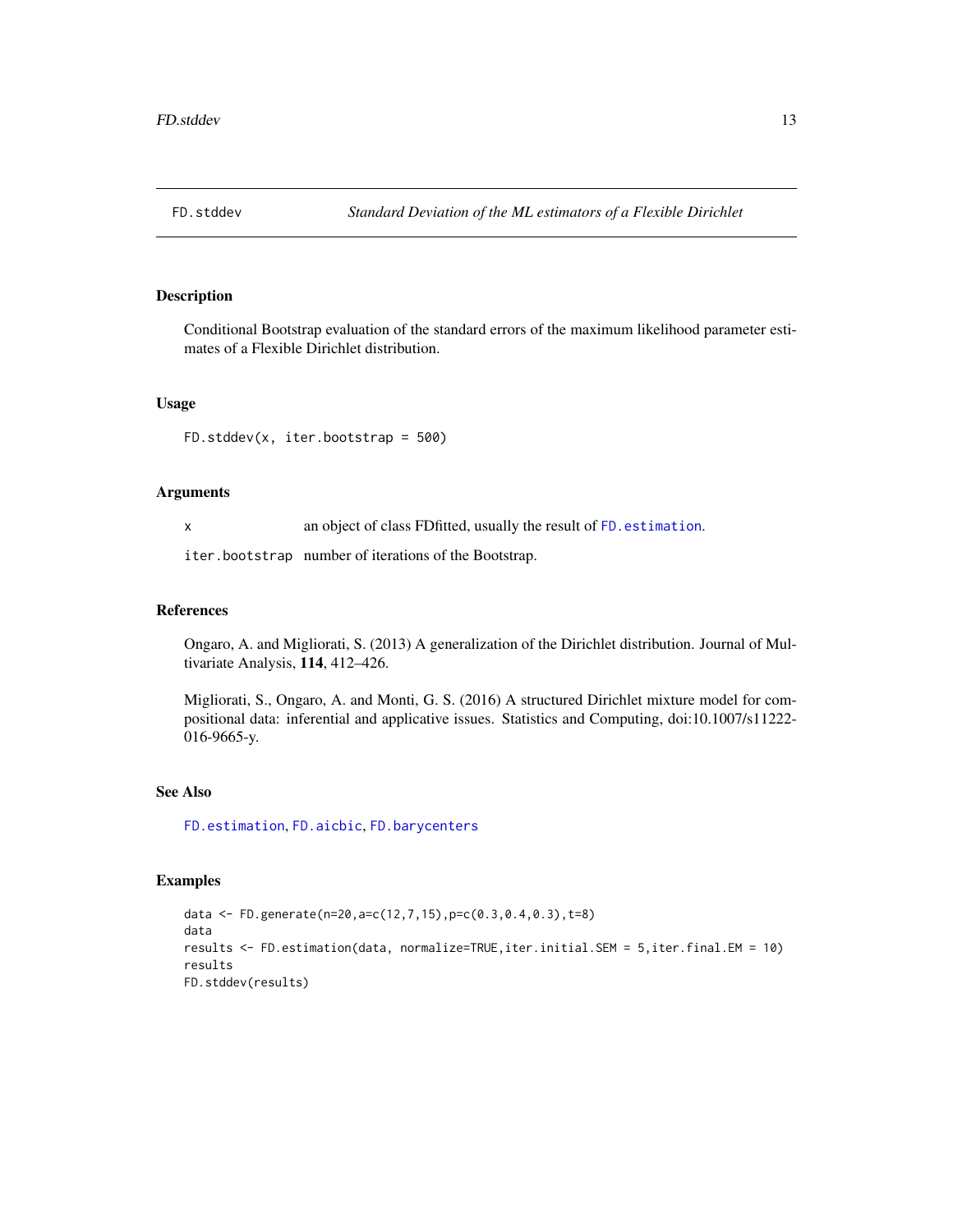<span id="page-13-1"></span><span id="page-13-0"></span>FD.subcomposition *Subcomposition*

### Description

Given a matrix or a numeric dataframe, this function returns a subcomposition made up of the specified columns.

# Usage

FD.subcomposition(data, columns)

# Arguments

| data    | a matrix or a data frame containing only variables in the model.                           |
|---------|--------------------------------------------------------------------------------------------|
| columns | numeric vector containing the position of the columns to keep in the new com-<br>position. |

# Details

Values must be positive. In case one row-entry (or more) is NA, the whole row will be returned as NA.

# See Also

[FD.generate](#page-7-1), [FD.amalgamation](#page-2-1), [FD.normalization](#page-10-1)

```
data(oliveoil)
dataoil <- oliveoil
head(dataoil)
data <- FD.normalization(dataoil[,3:10])
head(data)
data.sub <- FD.subcomposition(data,c(1,3,4,5))
head(data.sub)
data.amalg <- FD.amalgamation(data,c(2,6,7,8),name='others')
head(data.amalg)
```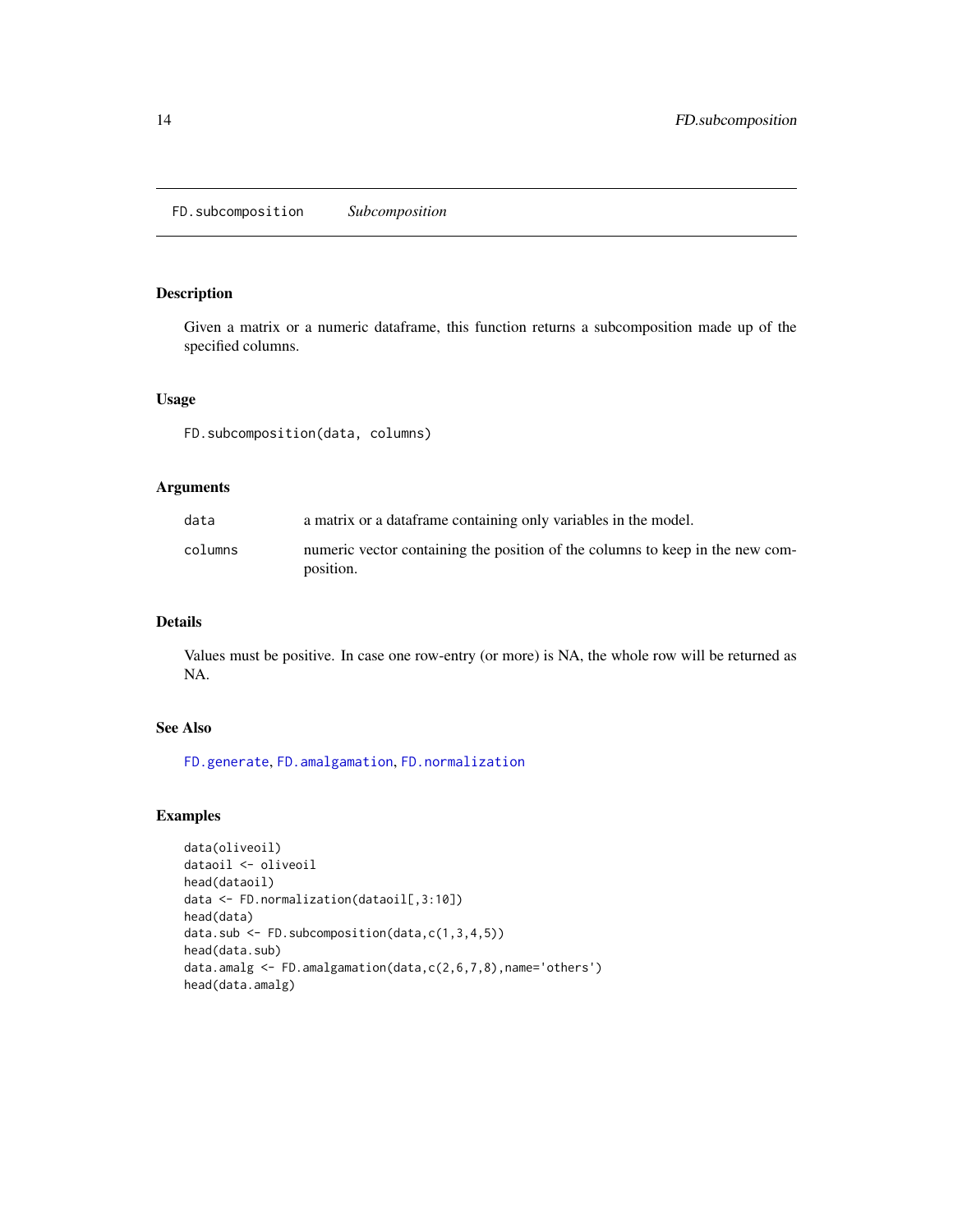<span id="page-14-1"></span><span id="page-14-0"></span>

Ternary plot and contour lines of the density function of a fitted Flexible Dirichlet distribution.

# Usage

```
FD.ternaryplot(x, zoomed = T, showgrid = T, showdata = T, nlevels = 10)
```
#### **Arguments**

| $\mathsf{x}$ | an object of class FD fitted, usually the result of FD. estimation.                                                               |
|--------------|-----------------------------------------------------------------------------------------------------------------------------------|
| zoomed       | if TRUE, shows only the area where most of the density is concentrated. If FALSE,<br>shows the whole area of the ternary diagram. |
| showgrid     | if TRUE, shows the axis and the labels. If FALSE, only the graph is printed.                                                      |
| showdata     | if TRUE, prints the data points. If FALSE, shows only the contour lines.                                                          |
| nlevels      | approximate number of contour lines to be drawn.                                                                                  |

# Details

The number of variables in the fitted model must be 3 to draw a ternary plot.

# References

Ongaro, A. and Migliorati, S. (2013) A generalization of the Dirichlet distribution. Journal of Multivariate Analysis, 114, 412–426.

Migliorati, S., Ongaro, A. and Monti, G. S. (2016) A structured Dirichlet mixture model for compositional data: inferential and applicative issues. Statistics and Computing, doi:10.1007/s11222- 016-9665-y.

# See Also

[FD.estimation](#page-5-1), [FD.rightplot](#page-11-1), [FD.marginalplot](#page-8-1)

```
data <- FD.generate(n=20,a=c(12,7,15),p=c(0.3,0.4,0.3),t=8)
data
results <- FD.estimation(data, normalize=TRUE,iter.initial.SEM = 5,iter.final.EM = 10)
results
FD.ternaryplot(results)
FD.ternaryplot(results, zoomed=FALSE, showgrid=TRUE, showdata=FALSE, nlevels=3)
```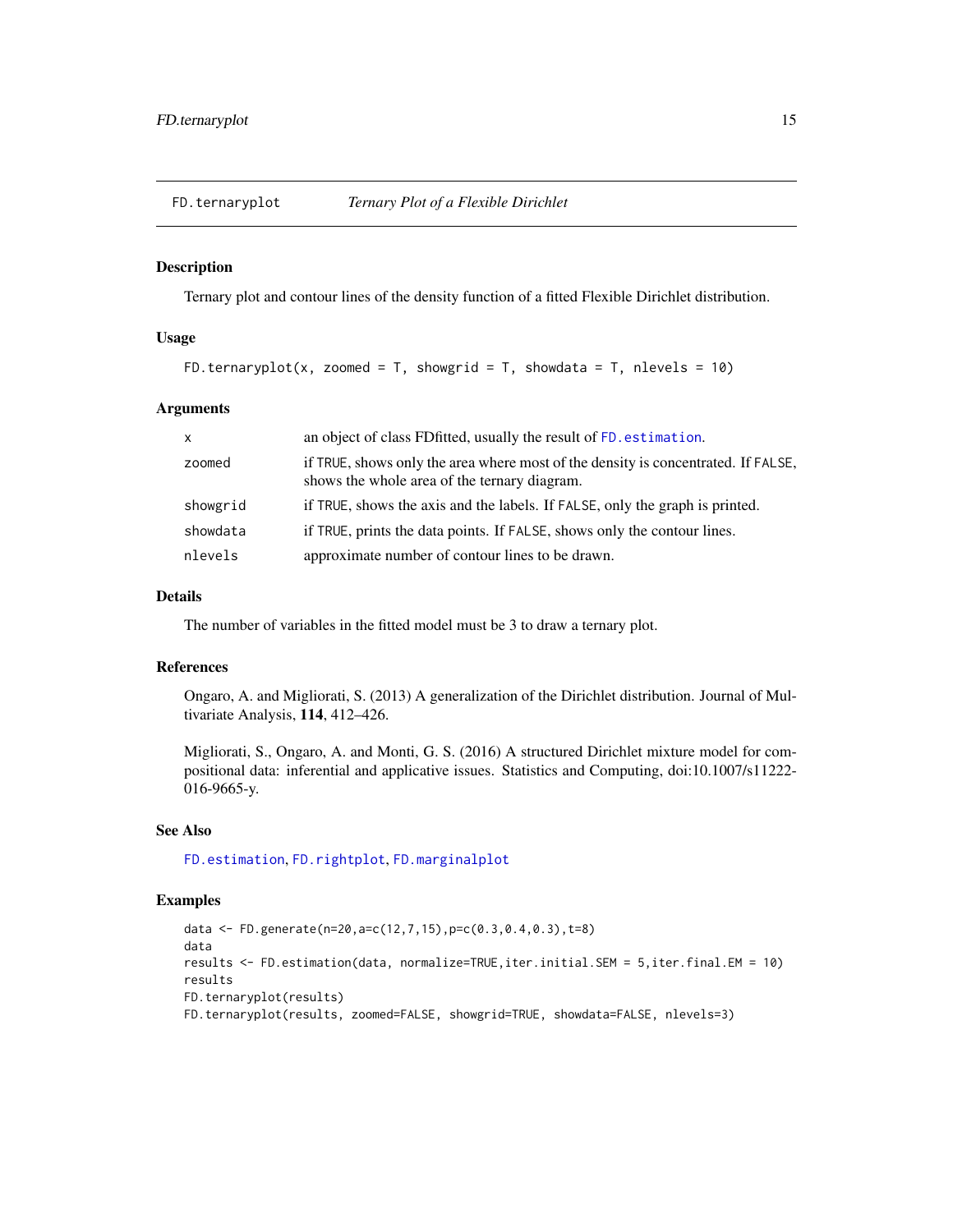<span id="page-15-1"></span><span id="page-15-0"></span>

Contour lines of a Flexible Dirichlet with given parameters on the ternary diagram or on the right triangle.

#### Usage

```
FD.theorcontours(a, p, t, type = "ternary", var = c(1, 2), zoomed = T,
 showgrid = T, nlevels = 10)
```
# Arguments

| a        | vector of the non-negative alpha parameters.                                                                                |
|----------|-----------------------------------------------------------------------------------------------------------------------------|
| p        | vector of the clusters' probabilities. It must sum to one.                                                                  |
| t        | non-negative scalar tau parameter.                                                                                          |
| type     | string indicating whether to plot the contour lines on a ternary diagram 'ternary',<br>or on a right triangle plot 'right'. |
| var      | numeric vector containing the two variables to be plotted on the axis. Used only<br>if $type='right'.$                      |
| zoomed   | if TRUE, shows only the area where most of the density is concentrated. If FALSE,<br>shows the whole area.                  |
| showgrid | if TRUE, shows the axis and the labels. If FALSE, only the graph is printed.                                                |
| nlevels  | approximate number of contour lines to be drawn.                                                                            |
|          |                                                                                                                             |

# Details

The number of variables in the Flexible Dirichlet must be 3 to draw a plot. Vectors a and p must be of the same length.

# References

Ongaro, A. and Migliorati, S. (2013) A generalization of the Dirichlet distribution. Journal of Multivariate Analysis, 114, 412–426.

Migliorati, S., Ongaro, A. and Monti, G. S. (2016) A structured Dirichlet mixture model for compositional data: inferential and applicative issues. Statistics and Computing, doi:10.1007/s11222- 016-9665-y.

# See Also

[FD.generate](#page-7-1), [FD.density](#page-4-1)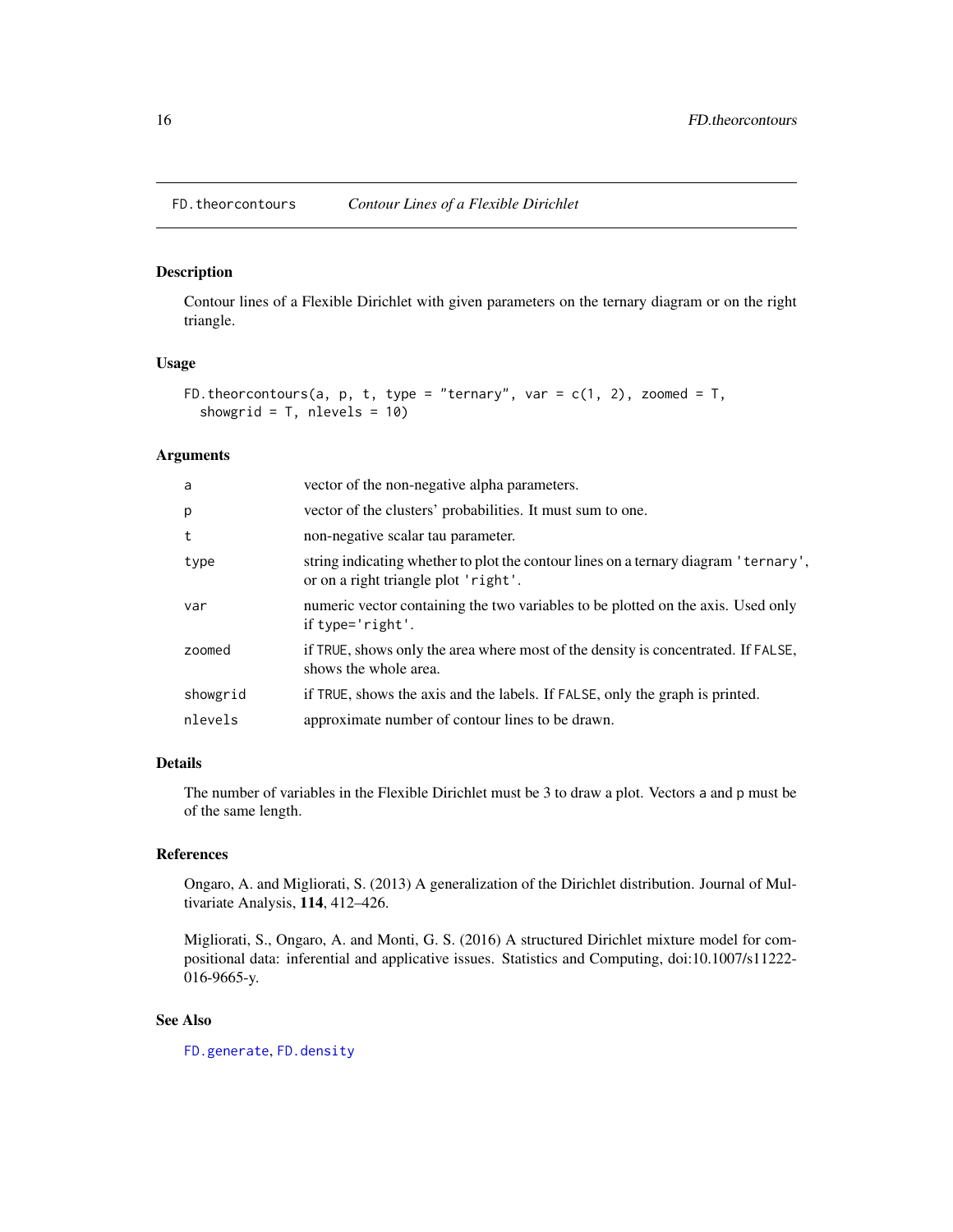#### <span id="page-16-0"></span>oliveoil **17**

#### Examples

```
alpha \leq -c(12, 7, 15)prob \leq c(0.3, 0.4, 0.3)tau <-8FD.theorcontours(alpha,prob,tau)
FD.theorcontours(alpha,prob,tau, type='right', var=c(3,2), zoomed=FALSE, showgrid=TRUE, nlevels=3)
```
oliveoil *Olive oil data*

# Description

This data set represents eight chemical measurements on different specimen of olive oil produced in various regions in Italy (northern Apulia, southern Apulia, Calabria, Sicily, inland Sardinia and coast Sardinia, eastern and western Liguria, Umbria) and further classifiable into three macro-areas: Centre-North, South, Sardinia.

#### Format

This data frame contains 572 rows, each corresponding to a different specimen of olive oil, and 10 columns. The first and the second column correspond to the macro-area and the region of origin of the olive oils respectively; here, the term 'region' refers to a geographical area and only partially to administrative borders. Columns 3-10 represent the following eight chemical measurements on the acid components for the oil specimens: palmitic, palmitoleic, stearic, oleic, linoleic, linolenic, arachidic, eicosenoic.

# Source

Originally included in the package [pdfCluster.](https://cran.r-project.org/package=pdfCluster/)

plot.FDfitted *Plot Method for FDfitted Objects*

# **Description**

This method plots the results of [FD.estimation](#page-5-1), using the functions [FD.ternaryplot](#page-14-1) or [FD.rightplot](#page-11-1).

#### Usage

```
## S3 method for class 'FDfitted'
plot(x, type = "ternary", var = c(1, 2), zoomed = T,showgrid = T, showdata = T, nlevels = 10, ...)
```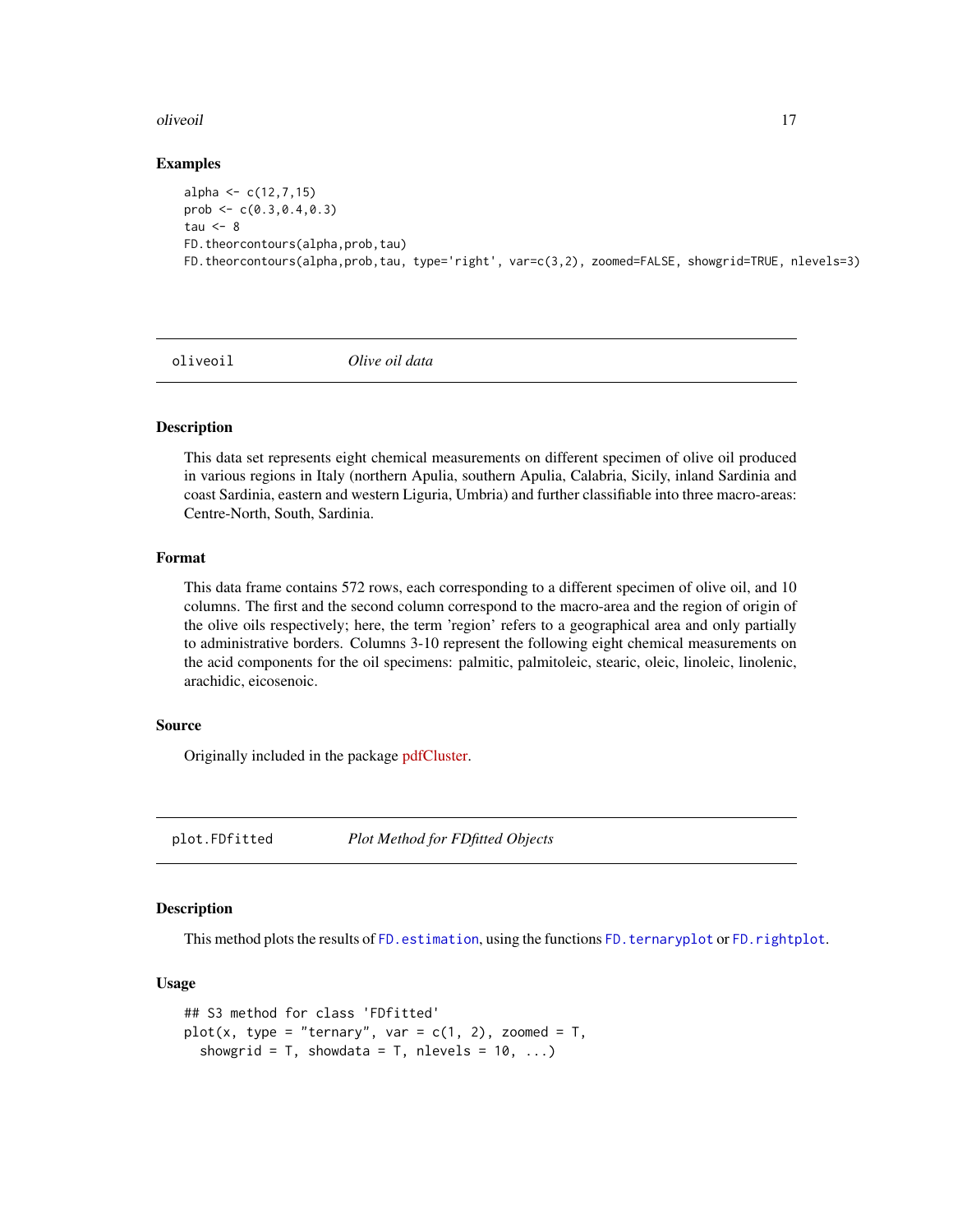#### <span id="page-17-0"></span>Arguments

| X        | an object of class FD fitted, usually the result of FD. estimation.                                        |
|----------|------------------------------------------------------------------------------------------------------------|
| type     | string containing 'ternary' or 'right'.                                                                    |
| var      | numeric vector containing the two variables to be plotted on the axis. Used only<br>if $type='right'.$     |
| zoomed   | if TRUE, shows only the area where most of the density is concentrated. If FALSE,<br>shows the whole area. |
| showgrid | if TRUE, shows the axis and the labels. If FALSE, only the graph is printed.                               |
| showdata | if TRUE, prints the data points. If FALSE, shows only the contour lines.                                   |
| nlevels  | approximate number of contour lines to be drawn.                                                           |
| $\cdots$ | additional arguments                                                                                       |

# Details

The number of variables in the fitted model must be 3 to draw a plot.

#### References

Ongaro, A. and Migliorati, S. (2013) A generalization of the Dirichlet distribution. Journal of Multivariate Analysis, 114, 412–426.

Migliorati, S., Ongaro, A. and Monti, G. S. (2016) A structured Dirichlet mixture model for compositional data: inferential and applicative issues. Statistics and Computing, doi:10.1007/s11222- 016-9665-y.

# See Also

[FD.estimation](#page-5-1), [FD.ternaryplot](#page-14-1), [FD.rightplot](#page-11-1), [FD.marginalplot](#page-8-1)

```
data <- FD.generate(n=20,a=c(12,7,15),p=c(0.3,0.4,0.3),t=8)
data
results <- FD.estimation(data, normalize=TRUE,iter.initial.SEM = 5,iter.final.EM = 10)
results
plot(results)
plot(results, type='right', var=c(3,2), zoomed=FALSE, showgrid=TRUE, showdata=FALSE, nlevels=3)
```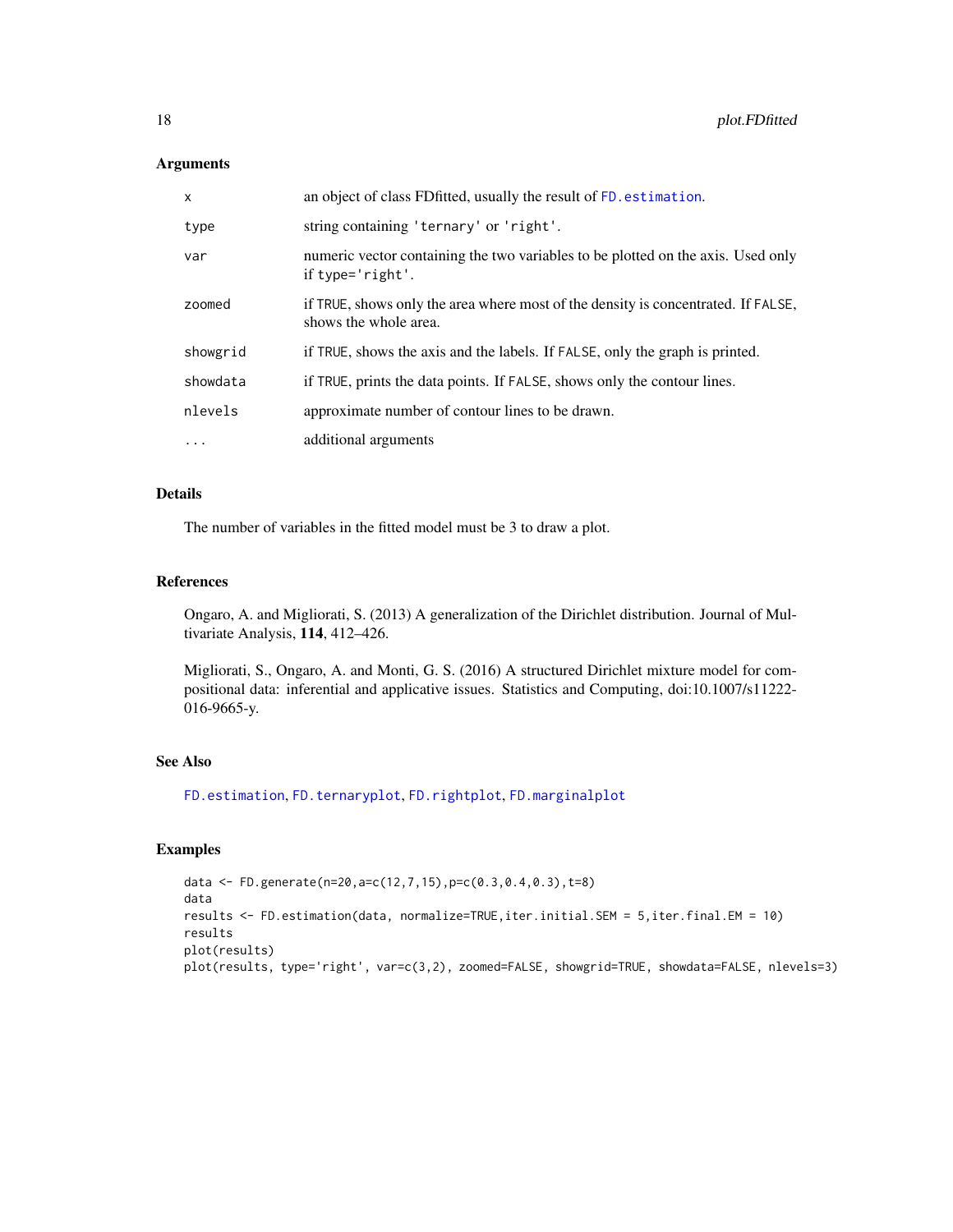<span id="page-18-0"></span>print.FDfitted *Print Method for FDfitted Objects*

# Description

This method shows the results of [FD.estimation](#page-5-1).

#### Usage

## S3 method for class 'FDfitted'  $print(x, \ldots)$ 

# Arguments

|   | an object of class FD fitted, usually the result of FD. estimation. |
|---|---------------------------------------------------------------------|
| . | additional arguments                                                |

summary.FDfitted *Summary Method for FDfitted Objects*

# Description

This method summarizes the results of [FD.estimation](#page-5-1), adding also information from the functions [FD.stddev](#page-12-1) and [FD.aicbic](#page-1-1).

# Usage

```
## S3 method for class 'FDfitted'
summary(object, ...)
```
# Arguments

| object | an object of class FD fitted, usually the result of FD. estimation. |
|--------|---------------------------------------------------------------------|
| .      | additional arguments                                                |

# Value

A list composed by:

par Estimated parameter vector

sd Vector of the estimated standard deviations

goodness Vector containing LogLikelihood, AIC and BIC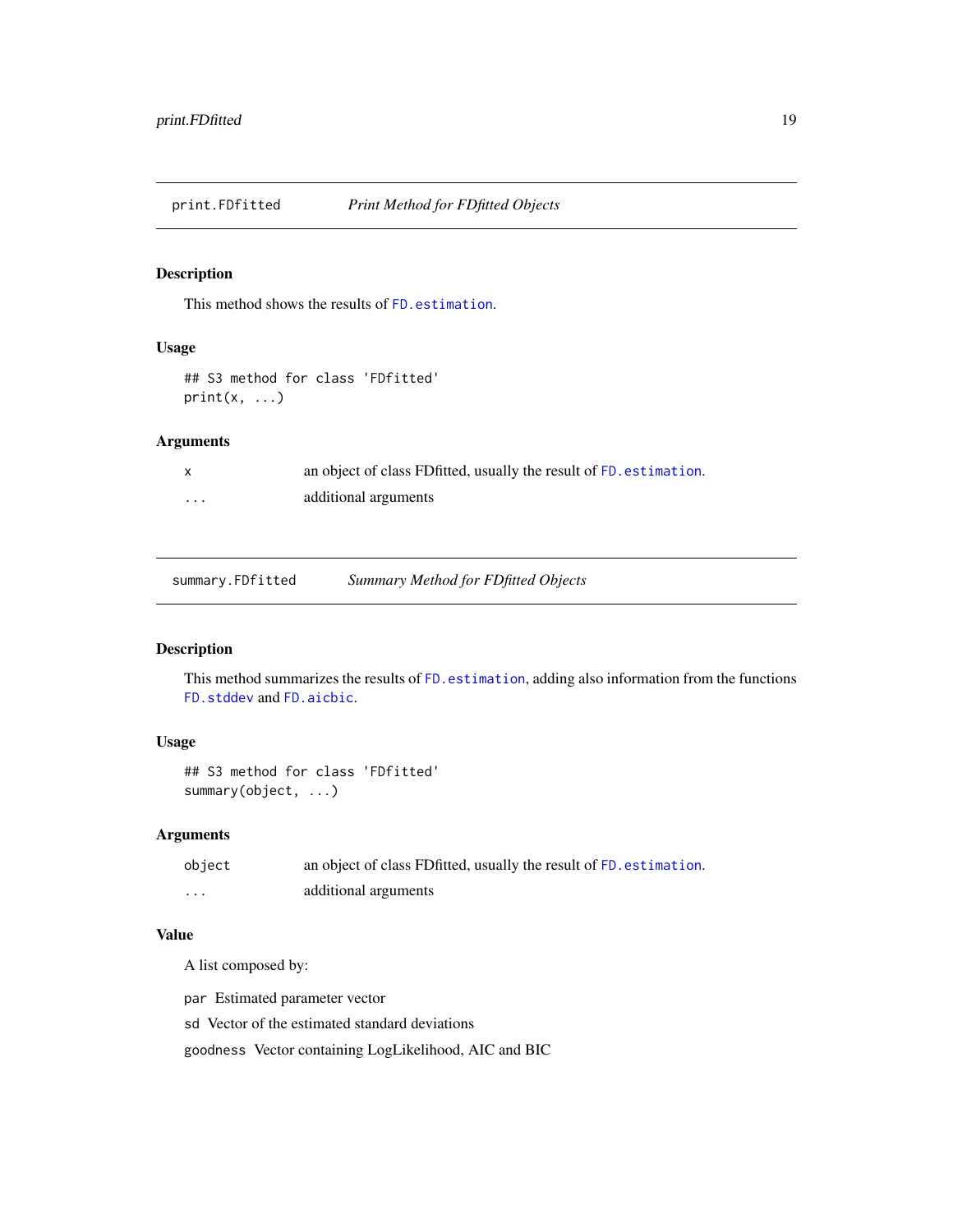# <span id="page-19-0"></span>References

Ongaro, A. and Migliorati, S. (2013) A generalization of the Dirichlet distribution. Journal of Multivariate Analysis, 114, 412–426.

Migliorati, S., Ongaro, A. and Monti, G. S. (2016) A structured Dirichlet mixture model for compositional data: inferential and applicative issues. Statistics and Computing, doi:10.1007/s11222- 016-9665-y.

# See Also

[FD.estimation](#page-5-1), [FD.stddev](#page-12-1), [FD.aicbic](#page-1-1)

```
data <- FD.generate(n=20,a=c(12,7,15),p=c(0.3,0.4,0.3),t=8)
data
results <- FD.estimation(data, normalize=TRUE,iter.initial.SEM = 5,iter.final.EM = 10)
results
summary(results)
```